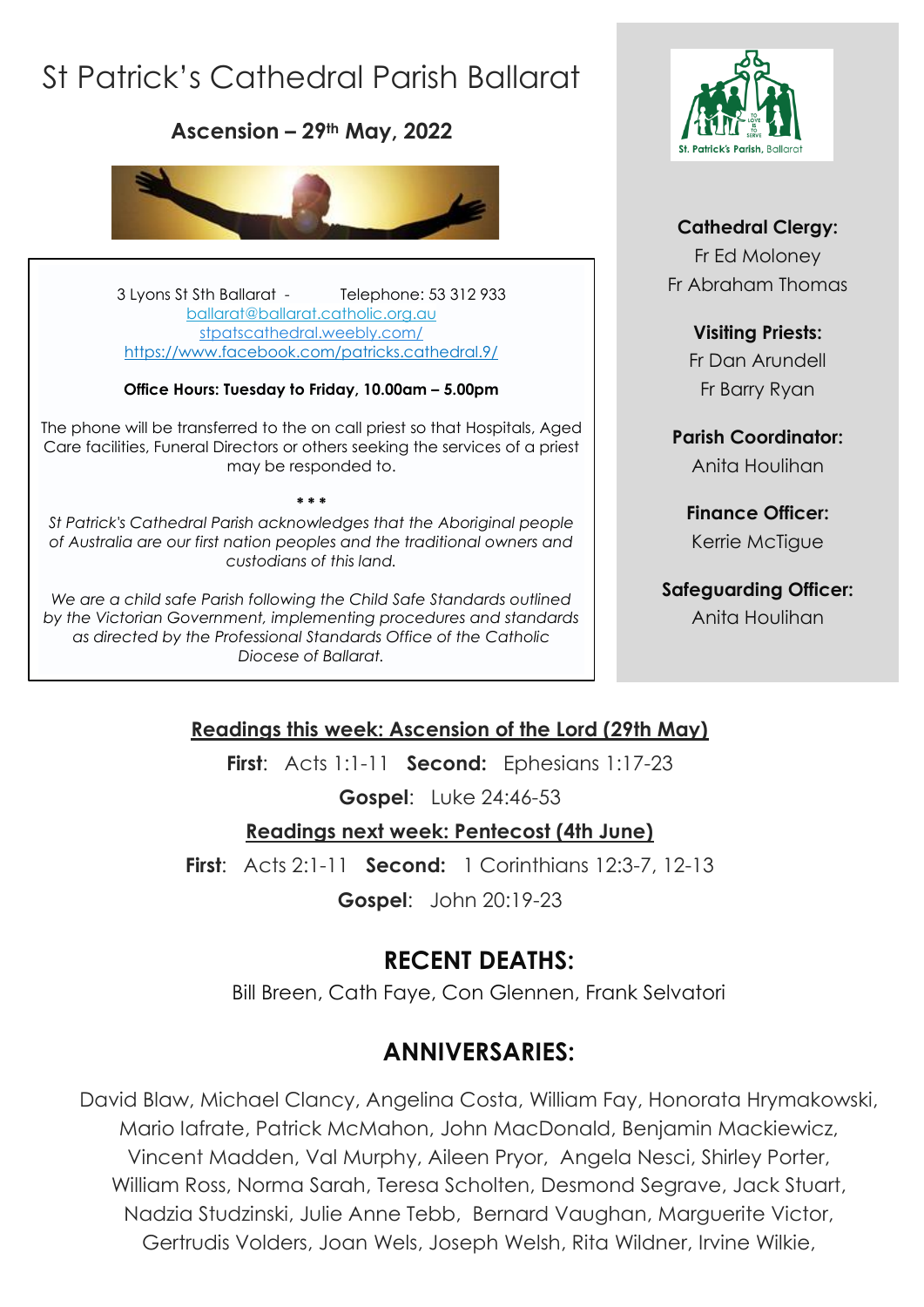# **Baptisms This weekend**

We welcome to our Parish through the Sacrament of Baptism:

**Riley Cromb**, son of Timothy and Karina **Hugo Romeo Meagher,** son of Simon and Laura

We also welcome to our Parish, through the Rite of Christian Initiation of Children (RCIC) process:

**Alfie Ryan and Eve Mary Carter**, children of Jason and Sara **Samuel Neal Gerard Cranston**, son of Richard and Siobhan **Matilda Honey Loughnan**, daughter of Timothy and Tahlia **Jake William and Levi James Martin**, sons of Ashley and Sarah **McKenna Jane McClounan**, daughter of Paul and Felicity **Isabella Rose and London Patrick Scullion**, children of Lee and Nicole **Edward William Stephen**, son of Lachlan and Monique

*"The Church gives the faith to your children through Baptism and you have the task to make it grow" Pope Francis.*

### **Week of Prayer for Christian Unity 2022 - 29th May – 5th June 2022**

#### *"We saw the star in the East, and we came to worship him." (cf Matthew 2:2)*

The Week of Prayer for Christian Unity in Australia will be observed in the week between Ascension and Pentecost. The theme in 2022 was chosen by the Middle East Council of Churches *"We saw the star in the East, and we came to worship"* (cf Matthew 2:2) More than ever, in these difficult times, we need a light that shines in the darkness and that light, Christians proclaim, has been manifested in Jesus Christ.

Please note the dates, times and host churches for the week:

**Monday 30th May @ 2.30pm** - St Patrick's Cathedral

**Tuesday 31st May @ 2.30pm** - St Peter's Anglican Church 1307 Sturt Street, Ballarat

**Wednesday 1st June @ 2.30pm** - Peel Street Church of Christ 37-39 Peel Street South, Ballarat

**Thursday 2nd June @ 2.30pm** - Ballarat Central Uniting Church 103 Lydiard Street South, Ballarat

**Friday 3rd June @ 2.30pm** - Christ Church Anglican Cathedral 49 Lydiard Street South, Ballarat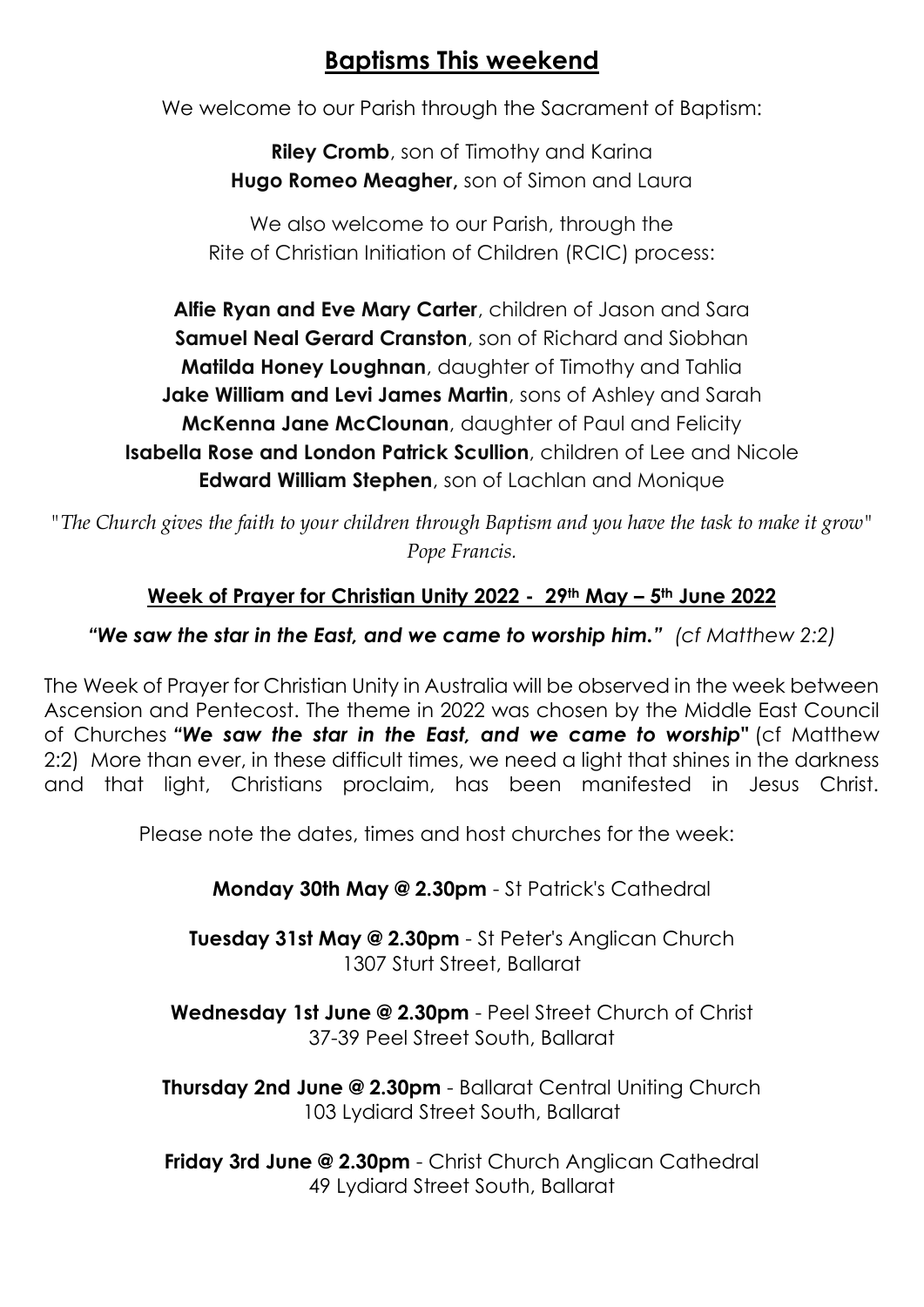### **GOSPEL REFLECTION**

Loss is part of the human condition, and the physical death of a loved one is among the most painful experiences of loss. Today's Feast of the Ascension invites us to face the experience of loss in a transformative way. In Ordinary Time, we celebrate the life and ministry of Jesus. Over the period of Lent and Easter, we have been re-membering his death and resurrection. As we approach the end of the Easter season, the liturgy draws us into another aspect of the Mystery, that of the presence and absence of Jesus who has been raised.

The Lukan Ascension stories as found in the gospel and in today's first reading (Acts 1:1-11) presuppose a pre-scientific, three-tiered understanding of the structure of the world. In this ancient view, God is in the heavens above and the prophet Jesus, like the prophet Elijah of old, is caught up into God's realm from whence the Holy Spirit will "descend" upon God's people. This vertical (up and down) movement is balanced by a horizontal movement. We must begin to use language in prayer and liturgy that recognises God's presence everywhere, not only in the "heavens" above.

In Acts, Jesus' family and friends who grieve the loss of their loved one are told not to keep looking up to the heavens. They have work to do: they must return to Jerusalem for the present and be empowered by the Holy Spirit to continue the prophetic ministry of Jesus ("clothed with power from on high"), to be his witnesses to the ends of the earth. They have to face the fact that the physical loss of Jesus means a new and different sort of presence and that they have a role to play in making him present in their world. Like us, the early Christians needed time to grasp each dimension of the one great mystery of God's presence among them.

In the gospel account, the disciples gathered in Jerusalem are to be witnesses to the death and resurrection of Jesus. They are to proclaim a gospel of "repentance and forgiveness". In the gospel (Luke 24:47) their audience is "all peoples", while in Acts 1:8, they are commissioned to be witnesses to Jesus "in all Jerusalem, in Judaea, Samaria, and to the ends of the earth". In other words, the good news is not only for the earth's human inhabitants but for the earth itself. Pope Francis, in calling us to be attentive to the cry of the poor, insists that the earth itself is "among the most maltreated and abandoned of our poor" (*Laudato Si'* 2).

Joy, peace, prayer and blessing have the final word in Luke's gospel. They have permeated Luke's story from the outset. As we prepare for the coming of the Holy Spirit at Pentecost, we might pray that the spirit of joy that animated the earliest Christians will fill our hearts so that the entire planetary community might know the blessing of God.